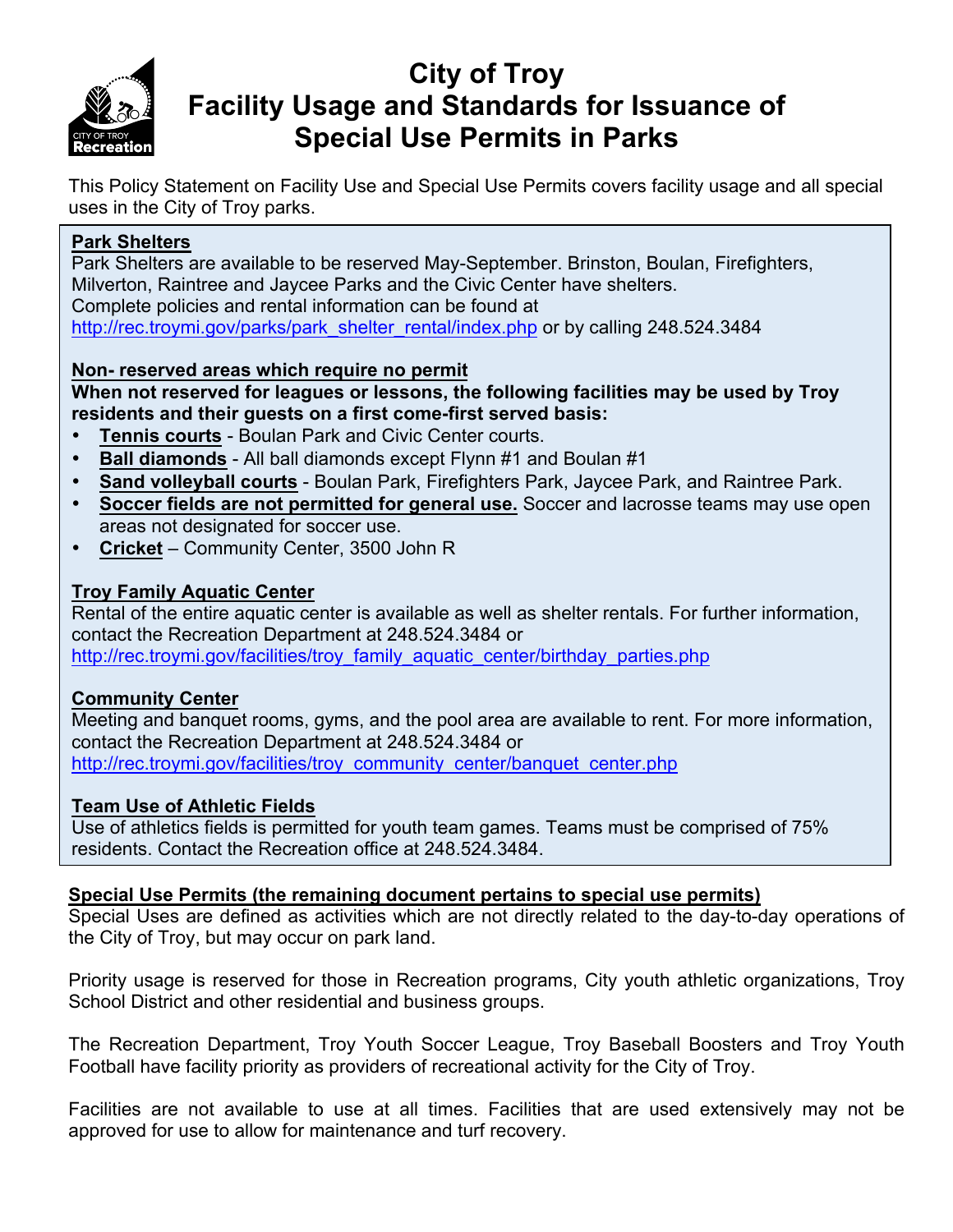Facilities may not be used by groups for the purpose of profit or for fundraising uses by organizations other than non-profit 501C groups. Any event primarily for the personal, financial or corporate gain or commercial promotion will be denied**.**

Commercial use of facilities is prohibited except by concessionaires, production companies for filming, or others deemed to be in the best interest of the City.

#### **Application**

Any organization wishing to sponsor or hold a special event in any City of Troy municipal park will be required to complete the City of Troy Special Park Use Application available at the Recreation Office 3179 Livernois or at: http://rec.troymi.gov/parks/index.php

#### **Approved Uses**

Tournaments Civic events Cultural events Educational events

#### **Standards for Approval**

The Parks and Recreation Departments shall issue a permit as provided for herein when, from a consideration of the application and from such other information as may otherwise be obtained, it finds that:

- 1) The conduct of the special use will not substantially interrupt other regularly scheduled park activities.
- 2) The conduct of the special use will not require the diversion of so great a number of City staff that normal work activity cannot be accomplished.
- 3) The conduct of the special use is not reasonably likely to cause injury to persons or property.
- 4) Adequate sanitation and other required health facilities are or will be made available.
- 5) There are sufficient parking places in the park to accommodate the number of vehicles reasonably expected.
- 6) No special use permit application for the same time and/or location has already been granted.
- 7) The duration of time the reserved area or park is unavailable due to set-up, take down and the event is not so substantial to prevent normal public use for extended periods.

#### **City Services Provided For Special Use**

The City may provide support for special uses on the following basis:

**A. City Operated Events**: The City may operate certain special events directly. The full cost of these events will be funded by the City.

**B. Co-Sponsored Events**: The City may co-sponsor certain events with other organizations when City Council determines that the event is of general interest to the public and advances the City's public image.

**C. Non-Profit Events**: The City may assist other special uses operated by non-profit organizations. These events must meet the other requirements of the special use policy and must reimburse the City for any City costs. To qualify as a non-profit, the organization must be a non-profit as recognized by the State of Michigan or have 501C3 status. Organizations who have applied for non-profit status may be considered in this category.

**D. For-Profit Uses**: The City may allow other special uses operated by for-profit sponsors, which are beneficial to the City and the public subject to a rent for the use of the public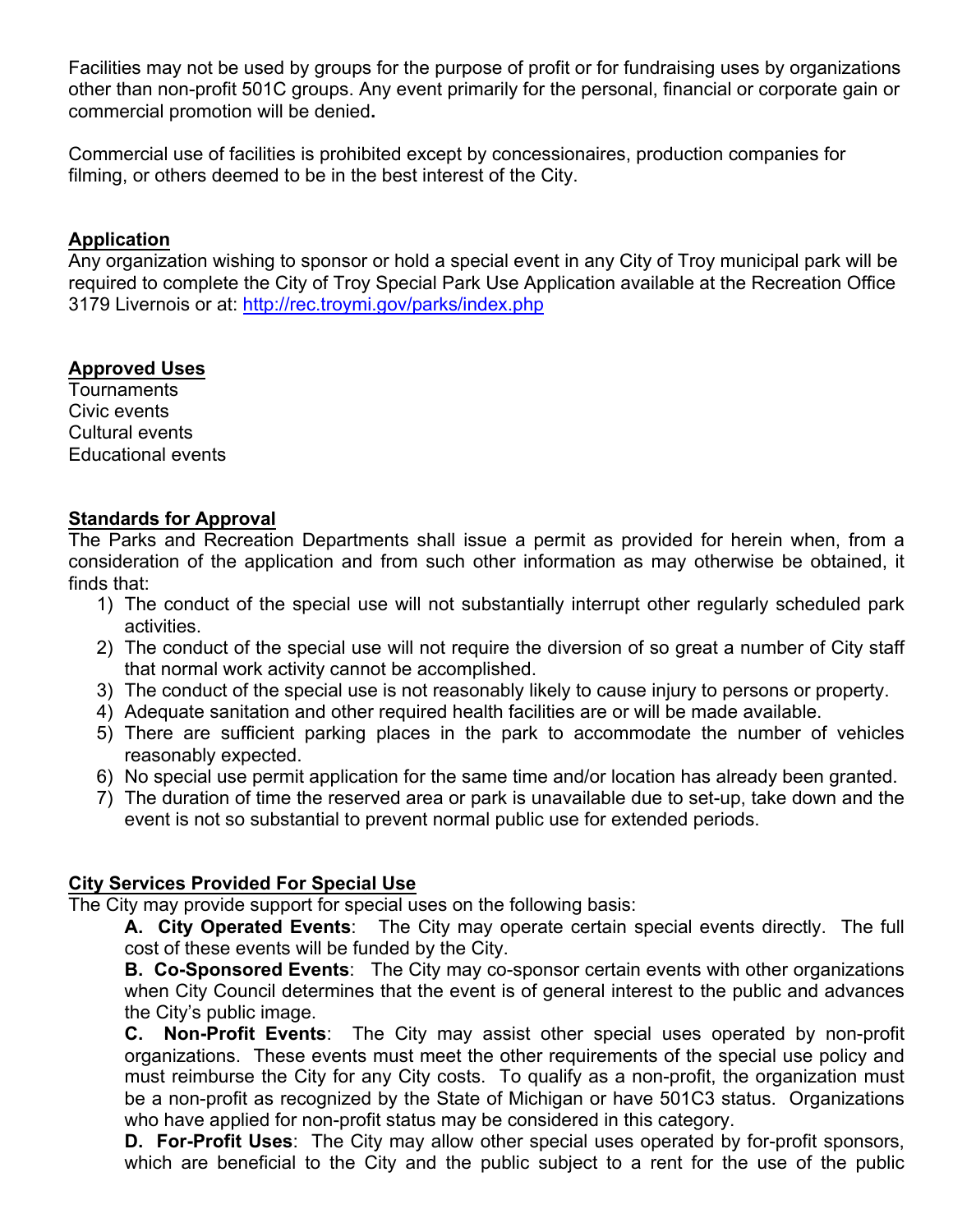property, which is approved for each event. These events must meet the other requirements of the special use policy and must reimburse the City for any costs.

**E. Civic, Cultural, Educational or Family Celebrations**: Use by groups whose function is civic, cultural, educational or family celebrations (graduation, reunions, etc.) may be approved under this policy. These events must meet the other requirements of the Special Use policy and must reimburse the City for any City costs.

### **Fees for Special Uses**

#### **Application Fees**

An application fee shall be paid when the application is filed. The fee for Troy based applicants is \$35.00. The fee for organizations based outside Troy is \$250. The application fee is returned if the use is not approved.

#### **Rental Fees**

Any organization wishing to hold an event will be charged a daily rental fee of \$1,000/day. The rental fees must be paid 30 days prior to the commencement of the event.

A reduction in fees may be considered for events of a small scale or if co-sponsored by the City. **City Services Fees**

Any costs that the city incurs as a result of the event will be charged to the applicant. These charges may include: public safety and public services labor cost, equipment charges, purchased or rented materials, and contracted services.

An administrative fee 20% will be added to all costs.

The applicant will receive an estimate of the City cost with the approved application.

A cash deposit, performance bond or other security acceptable to the City will be required in an amount equal to the amount estimated by the City to be billed for City fees as described above. Invoices for services shall be issued within thirty (30) days of the event.

#### **Special Event Signs**

Any signs used for the event must conform to the City of Troy City Code chapter 26 and 78. https://troymi.gov/departments/city\_attorney/code\_and\_charter.php

#### **Liability Insurance Requirements**

In order to comply with the City's insurance liability carrier, the City shall require that all sponsors of special uses carry liability insurance with coverage of at least \$1,000,000. The applicant shall be required to provide a valid certificate of insurance naming the City of Troy as an additional insured prior to the event. Higher levels of insurance based on risk factors and past experience may be required. Outcomes of past public events conducted by the group will contribute to the determination of risk category.

Each special use application will be reviewed and assessed for potential liability risk based on the following risk categories:

**Class I – Low Hazard** involves little physical activity by participants and no hazardous exposure to spectators.

**Class II** – **Moderate Hazard** involves moderate physical activity by participants and no significant hazardous exposure to spectators.

**Class III** – **Substantial Hazard** involves major participation by participants and/or moderate risk to spectators.

**Class IV** – **High Hazard** involves danger or significant risk to participants and/or spectators. Insurance coverage may not be required for uses classified as Class I and Class II depending on evaluation of risk.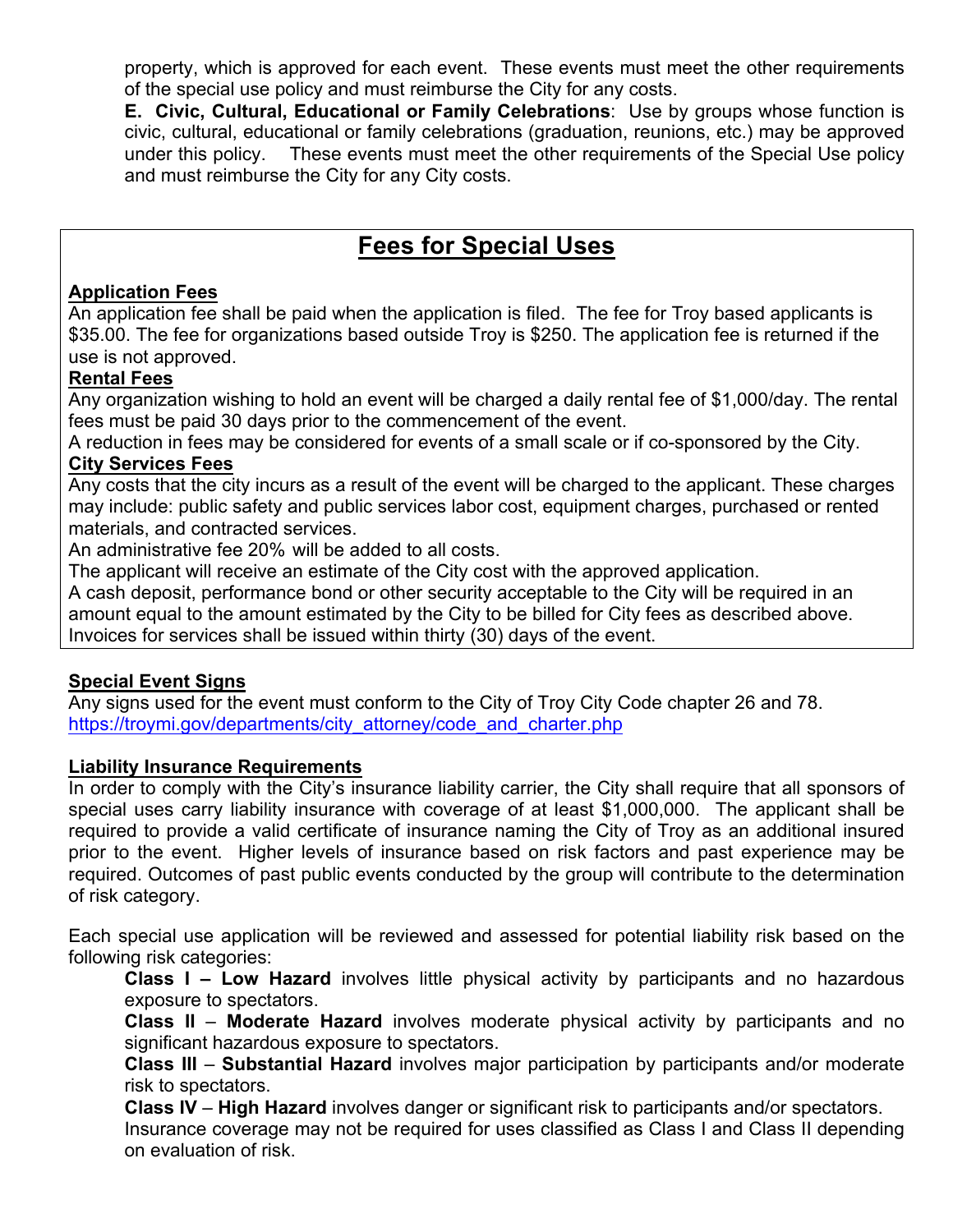#### **Traffic Control and Safety Requirements**

The applicant shall be responsible for complying with all traffic control and safety procedures required by the City during the event. The requirements will be indicated in the notice of approval and additional requirements may be made by the City during the event as may be necessary for the safety of the public.

#### **Participant Waiver of Liability**

The applicant shall be responsible for obtaining all signed indemnification agreements as required by the City. Specific requirements may be indicated in the City's written confirmation of approval.

#### **Vendor and Concession**

The City has granted exclusive privilege of sale of food, drinks, etc. at Boulan Park, Firefighters Park, Flynn Park, the Aquatic Center and Community Center. Therefore, no food vendors may sell concessions at those locations.

Any event that is serving food must have all food vendors approved by the Oakland County Health Department. All food vendors must supply a valid certificate of insurance naming the City of Troy as an additional insured prior to opening of the food stand. All food vendors must post a valid temporary food license if required by the Oakland County Health Department. Food vendors are responsible for any and all fees related to obtaining a food license.

#### **Sale of Merchandise**

The sale of merchandise in parks is not allowed without approval.

#### **Other Requirements**

The City Manager, or designee, may place requirements on any event. These requirements may include specific staffing levels for Police, Fire, Paramedic, Public Services or other personnel. Expenses for these requirements will be billed to the sponsoring organization under the terms of the policy.

#### **Reservation of Annual Event Dates**

If an event is intended to be an annual event at regularly scheduled dates, the current year's application may include the following years requested dates. Approval of the current year's application will include reservation of the next years proposed dates. However, it will not constitute approval of next year's event, which must have its own timely application submitted for City approval.

#### **Written Confirmation of City Approval**

Upon approval of the special use application, a written confirmation will be forwarded to the individual or organization requesting the event. This confirmation will outline any special conditions that must be met if the event is to be held. The City of Troy special use application must be completed for all special uses that take place in parks that are controlled by the City of Troy.

#### **Park Shelter Use**

Park Shelters will be unavailable for other groups when a special use is scheduled. If a park shelter is reserved, no special use will be allowed. If a park shelter is available to be reserved, the applicant will pay the park shelter fee. Park shelters are available for reservation May through September.

#### **Alcohol in Parks/Public Places**:

No alcohol may be consumed in parks or on public grounds except by special permit.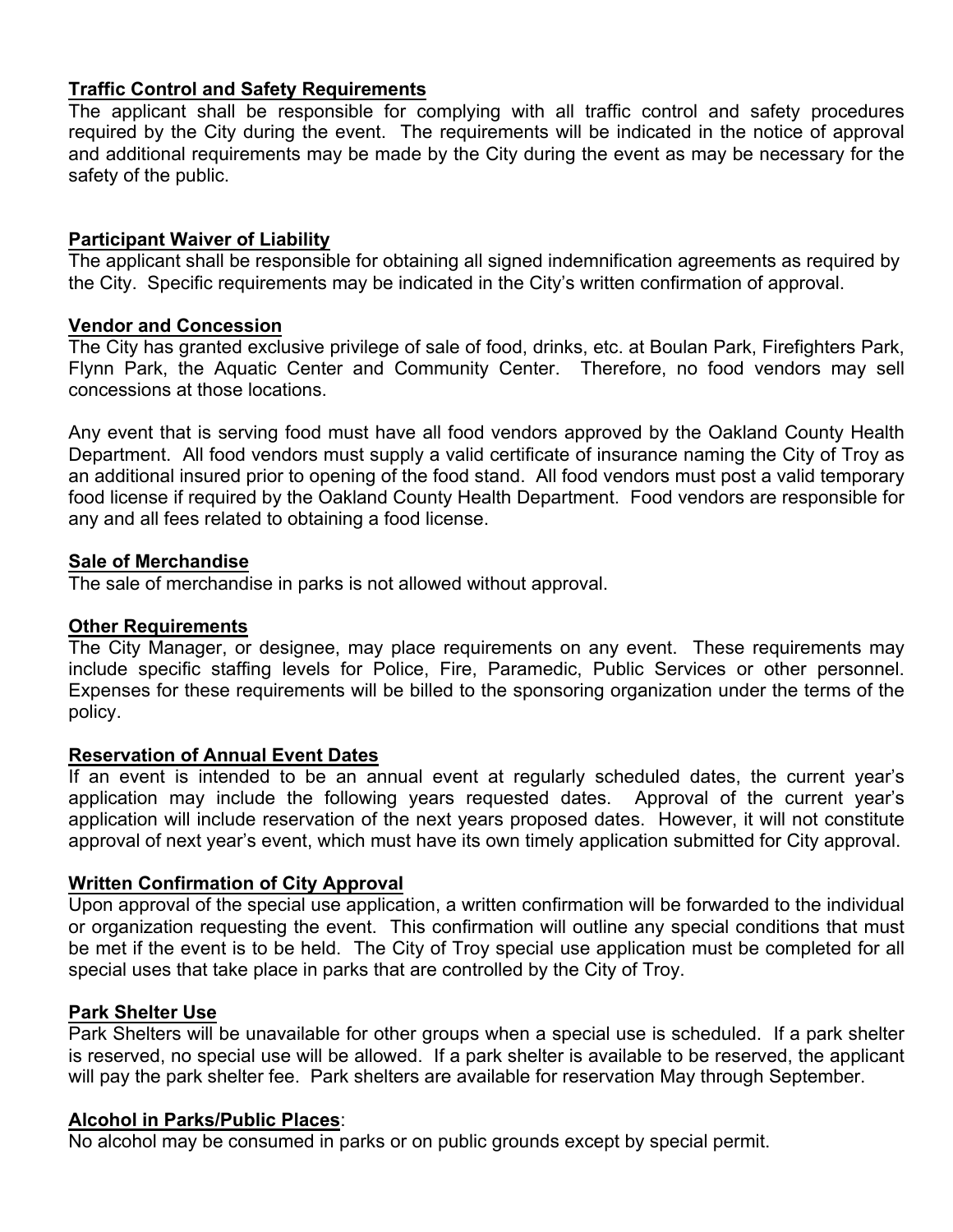#### **Noise**

The noise ordinance must be adhered to before, during and after the event.

#### **Amusements**

No rides, amusements, petting zoos, dunk tanks, generators, concessions, hot or cold air balloons are allowed without special permission and/or permits as required by City Ordinances.

#### **Tents**

No tents may be erected without special permission.

#### **Athletic Field Use**

Only athletic events may be held on athletic fields.

#### **Park Ordinance – General Regulations**

Chapter 26 of the City Code and Ordinance document outlines the general regulations for park use. These regulations must be followed unless there is written approval otherwise. https://troymi.gov/departments/city\_attorney/code\_and\_charter.php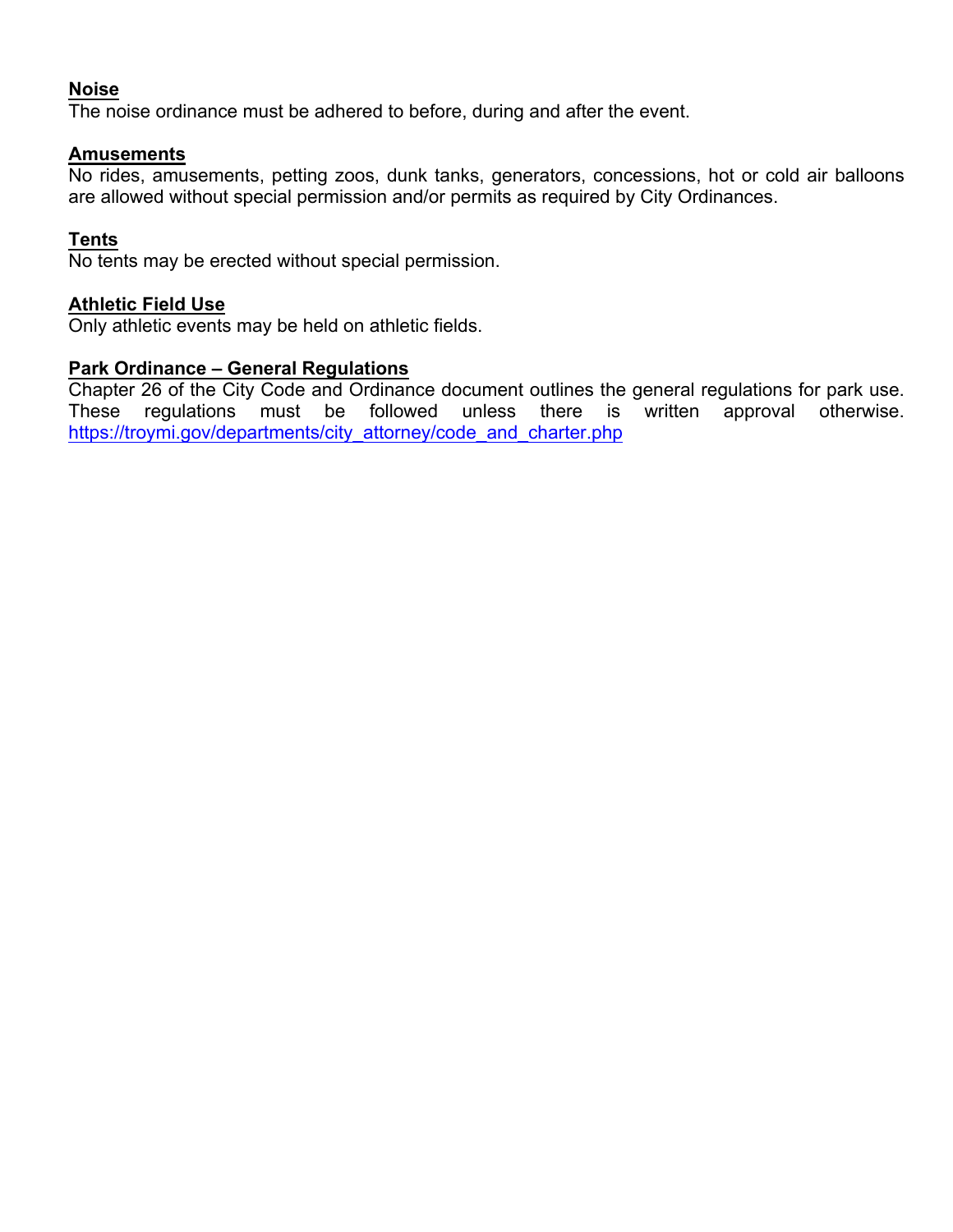# **Special Use Application**



**Directions:** Complete this application and return it along with the application fee to the Troy Recreation Department, 3179 Livernois Rd, Troy, 48083. Applications should be submitted at least 60 days prior to your event.

| <b>Office Use Only</b>     |  |  |  |  |
|----------------------------|--|--|--|--|
| <b>Shelter Reservation</b> |  |  |  |  |
| Payment                    |  |  |  |  |
| Tent                       |  |  |  |  |
| Initial:<br>Date:          |  |  |  |  |

| <b>Sponsoring Organization's</b>                                                                               |        |                                  |
|----------------------------------------------------------------------------------------------------------------|--------|----------------------------------|
|                                                                                                                |        |                                  |
| Organization Address: National Address: National Address: National Address: National Address: National Address |        |                                  |
|                                                                                                                |        | Phone: _________________________ |
|                                                                                                                |        |                                  |
|                                                                                                                |        |                                  |
|                                                                                                                |        |                                  |
|                                                                                                                |        |                                  |
|                                                                                                                |        |                                  |
|                                                                                                                |        |                                  |
|                                                                                                                |        |                                  |
|                                                                                                                |        |                                  |
| Will there be an admission charge? Yes<br>If yes, what is the charge?                                          | No     |                                  |
| Describe completely the details of the event: ___________________________________                              |        |                                  |
| 1. TYPE OF EVENT: O Tournament O Civic O Cultural O Educational                                                |        | O Other                          |
| 2. ANNUAL EVENT: Is this event expected to occur next year? O Yes                                              | $Q$ No |                                  |
| 3. EVENT MAP: A diagram of event set-up must be attached.                                                      |        |                                  |
| 4. VENDORS: Food Concessions<br>O Yes                                                                          | O No   |                                  |
| 5. EVENT SIGNS: Will this event include the use of signs? O Yes                                                | $Q$ No |                                  |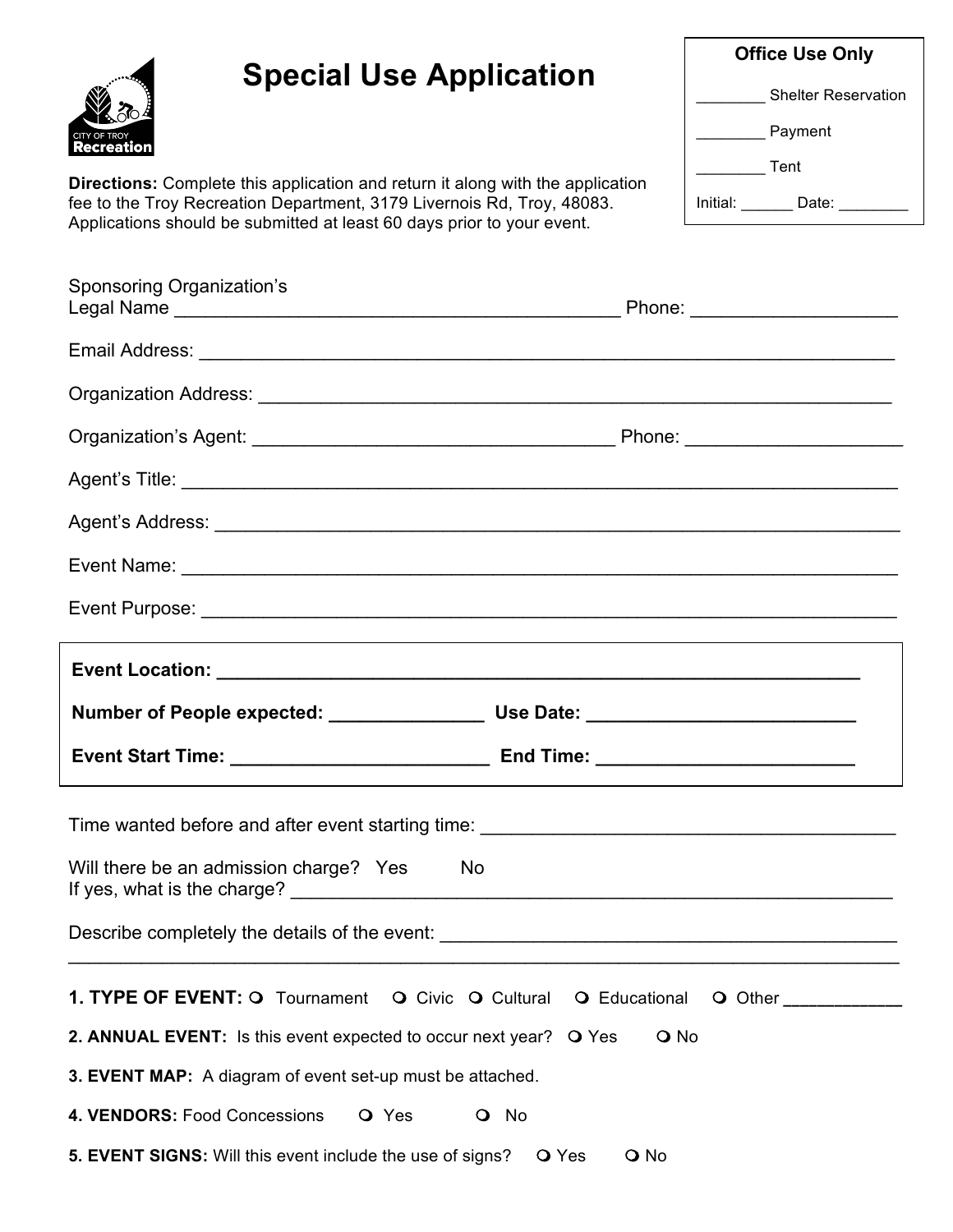| 6. INFLATABLE GAMES/BOUNCE HOUSE? O Yes<br>$\Omega$ No<br>If yes, describe |              |               |  |  |
|----------------------------------------------------------------------------|--------------|---------------|--|--|
| 7. SOUND: Will there be sound amplification?                               | <b>O</b> Yes | $\Omega$ No   |  |  |
| Will there be a sound system, speaker or DJ?                               | <b>O</b> Yes | $\bigcirc$ No |  |  |
| Will there be live music?                                                  | <b>O</b> Yes | $\Omega$ No   |  |  |
| 8. OTHER REQUESTS: What will you need to set-up?                           |              |               |  |  |

9. Describe any **special requests** for this event such as amusements, petting zoos, balloons, dunk tank, concessions, etc… \_\_\_\_\_\_\_\_\_\_\_\_\_\_\_\_\_\_\_\_\_\_\_\_\_\_\_\_\_\_\_\_\_\_\_\_\_\_\_\_\_\_\_\_\_\_\_\_\_\_\_\_\_\_\_\_\_\_\_\_\_\_\_\_\_\_\_\_\_\_\_\_

 $\_$  , and the set of the set of the set of the set of the set of the set of the set of the set of the set of the set of the set of the set of the set of the set of the set of the set of the set of the set of the set of th

**10. CERTIFICATION AND SIGNATURE:** I understand and agree on behalf of the sponsoring organization that:

 $\_$  , and the set of the set of the set of the set of the set of the set of the set of the set of the set of the set of the set of the set of the set of the set of the set of the set of the set of the set of the set of th

- a. A certificate of insurance must be provided which names the City of Troy as an additional named insured party on the sponsor's insurance policy.
- b. Sponsors will be required to sign Indemnification Agreement forms.
- c. Participants may be required to sign a waiver of liability.
- d. All food vendors must be approved by the Oakland County Health Department and each food and/or other vendor must provide the City with a certificate of insurance which names the City of Troy as an additional named insured party on the vendor's insurance policy.
- e. The approval of this special use may include additional requirements and/or limitations based on the City's review of this application, in accordance with the City's special use policy. The event will be operated in conformance with the written confirmation of approval.
- f. The sponsoring organization will provide a security deposit for the estimated fees as may be required by the City and will promptly pay any billing for City services which may be rendered.
- g. I have read and understand all City of Troy Park rules and regulations.

As the duly authorized agent of the sponsoring organization, I hereby apply for approval of this special use, affirm the above understandings and agree that my sponsoring organization will comply with the City's Special Use Policy, the terms of the Written Confirmation of Approval and all other City requirements, ordinances and other laws which apply to this special event.

 $\_$  , and the set of the set of the set of the set of the set of the set of the set of the set of the set of the set of the set of the set of the set of the set of the set of the set of the set of the set of the set of th

Date **Signature of Sponsoring Organization's Agent** 

RETURN THIS APPLICATION at least sixty (60) days prior to the first day of the event.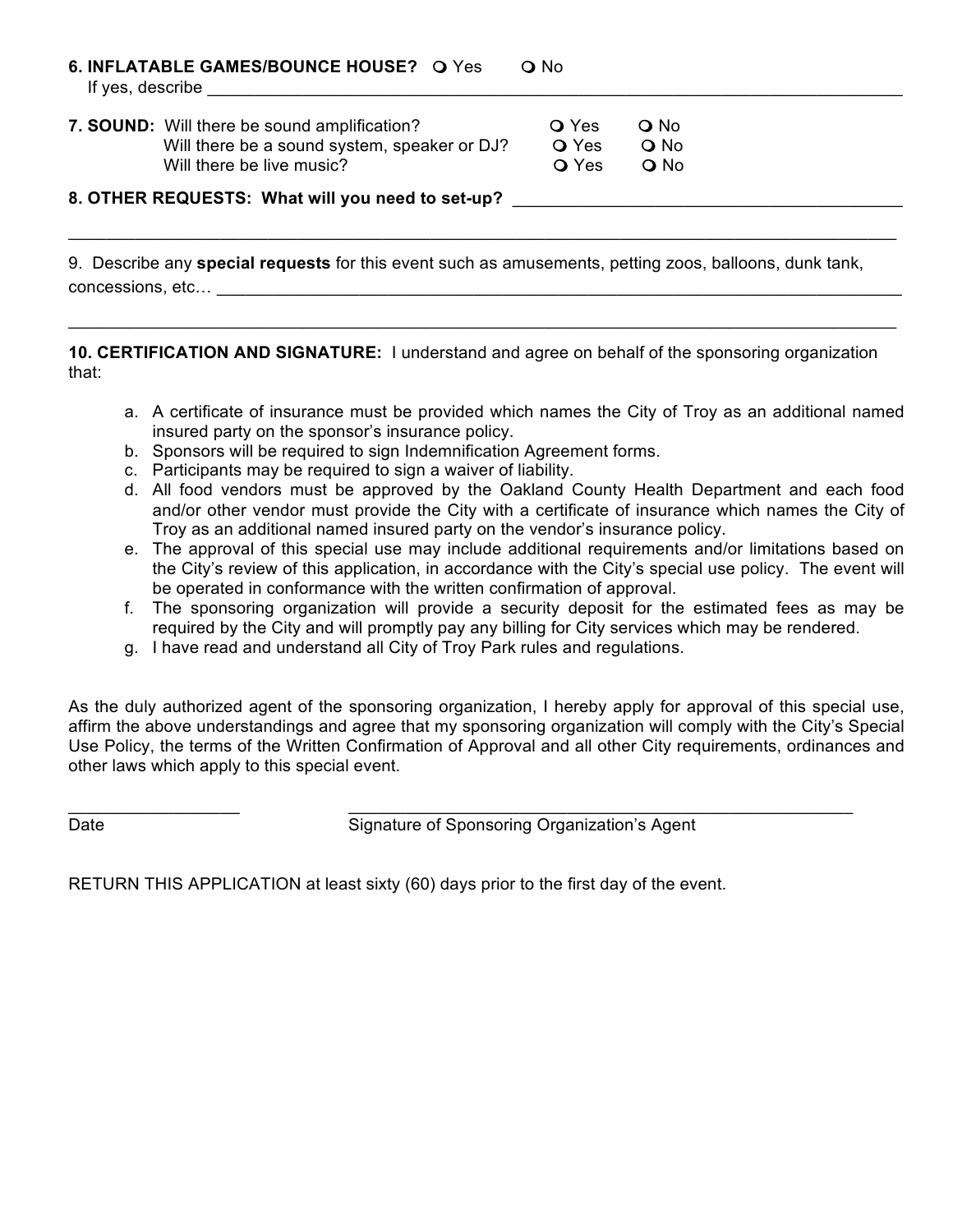

#### **City of Troy**  General Rules and Regulations **INDEMNIFICATION AGREEMENT** for Special Use Permits

The agree(s) to defend, indemnify and hold harmless the City of Troy, Michigan from any claim, demand, suit, loss, cost of expense or any damage which may be asserted, claimed or recovered against or from the example by reason of any damage to property, personal injury or bodily injury, including death, sustained by a person whomsoever and which damage, injury or death arises out of or is incident to or in any way connected with the performance of this contract and regardless of which claim, demand, damage, loss, cost of expense is caused in whole or in part by the negligence of the City of Troy or by third parties, or by the agents, servants, employees or factors of any of them.

| Signature | Date |  |
|-----------|------|--|
| Witness   | Date |  |

**Return this form along with application and fee to: Troy Recreation Department 3179 Livernois Rd Troy, Michigan 48083**